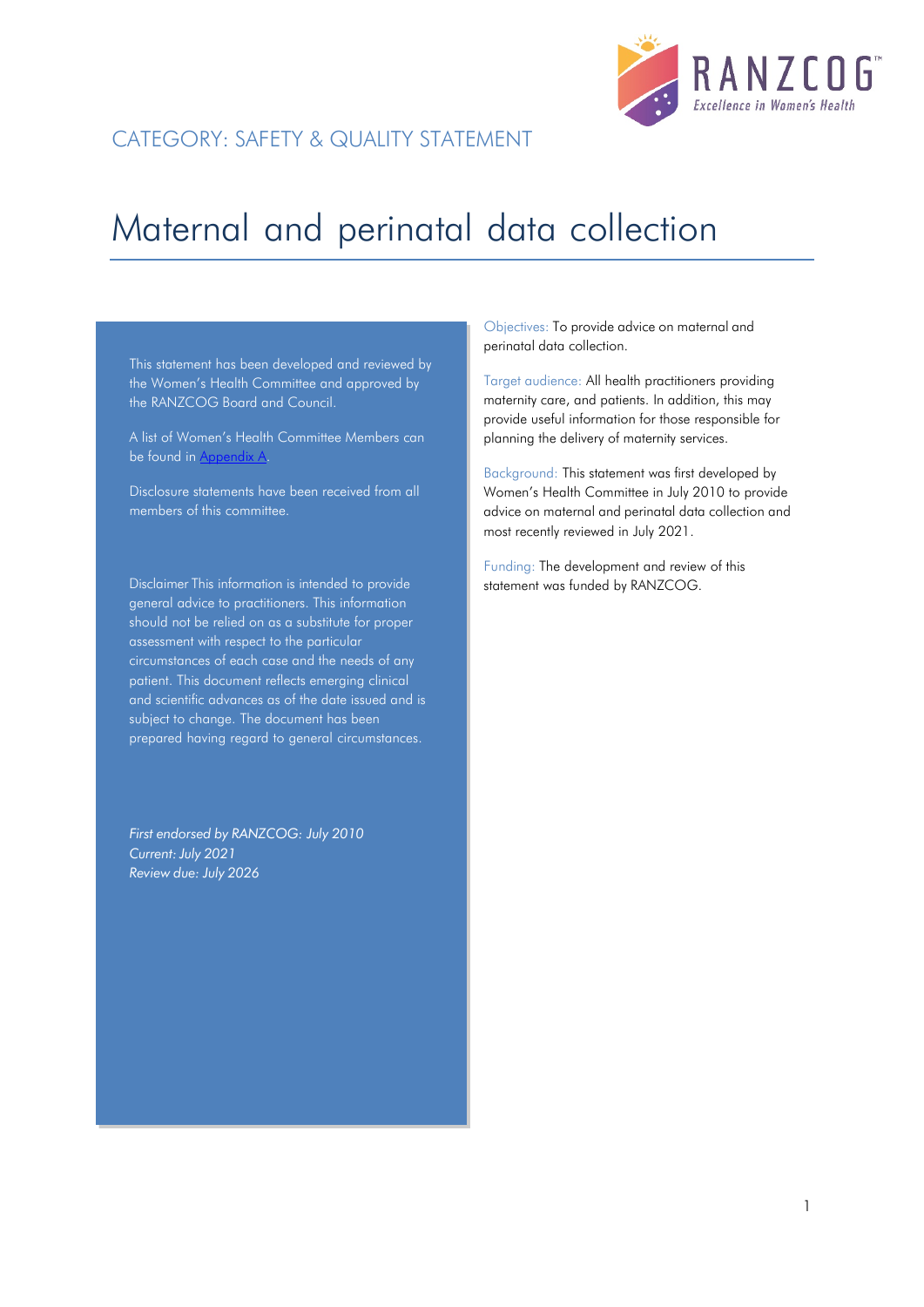## Table of Contents

| $\mathbf{1}$ .           |                                                                                              |  |
|--------------------------|----------------------------------------------------------------------------------------------|--|
| 2.                       |                                                                                              |  |
| 3.                       |                                                                                              |  |
| 3.1<br>3.2<br>3.3<br>3.2 | How can the experience of women be incorporated in maternity and perinatal data collection?7 |  |
| 4.                       |                                                                                              |  |
| 5.                       |                                                                                              |  |
| 6.                       |                                                                                              |  |
| 7.                       |                                                                                              |  |
|                          |                                                                                              |  |
| i.                       |                                                                                              |  |
| ii.                      |                                                                                              |  |
|                          |                                                                                              |  |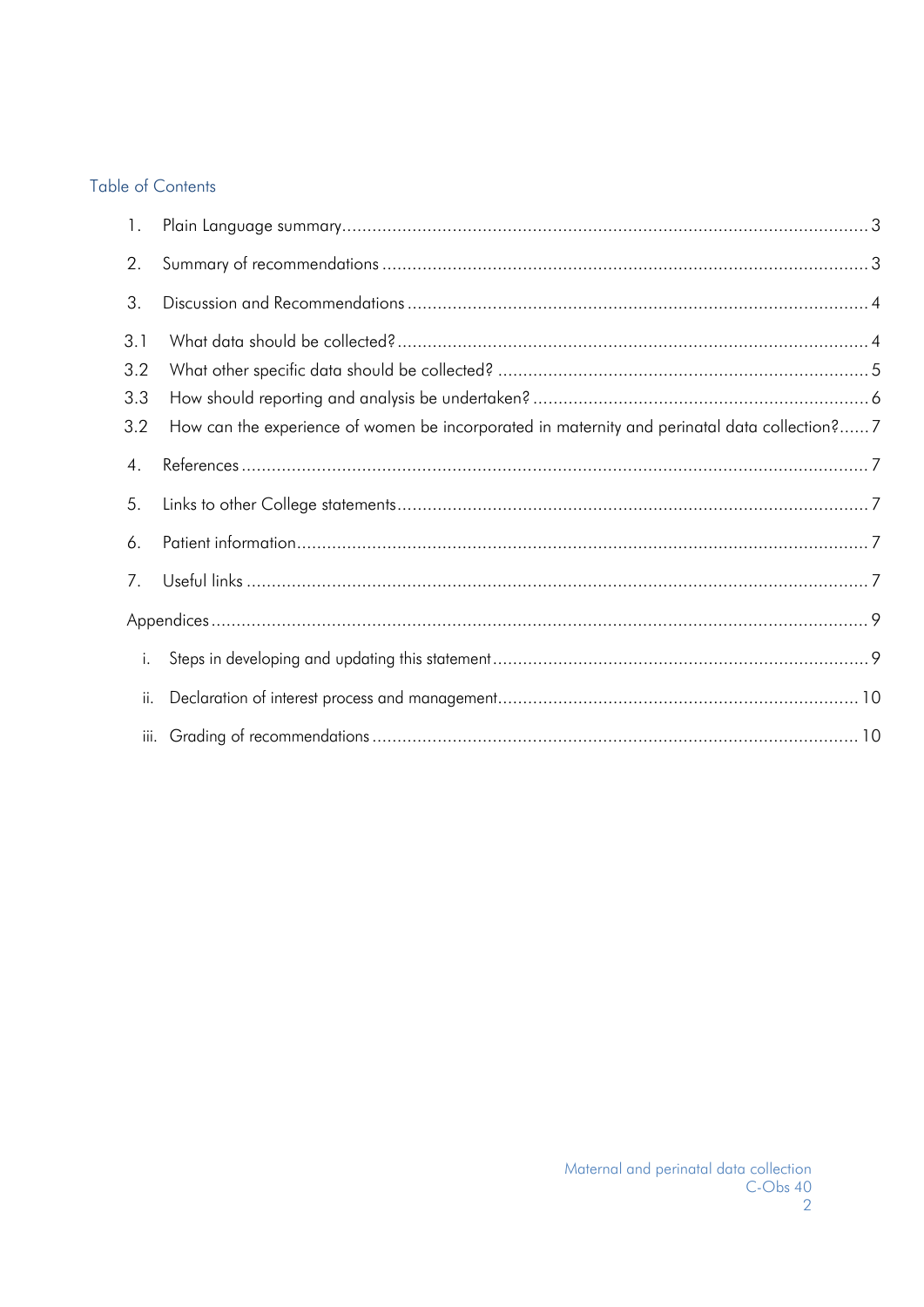# <span id="page-2-0"></span>*1. Plain Language summary*

Most women in Australia and New Zealand have uncomplicated pregnancies and give birth to healthy babies. However, pregnancy and childbirth can also be associated with unintended outcomes, including lifethreatening medical complications. The well-being of mothers and babies tells us a lot about the overall well-being of a community, reflecting both the effectiveness of our health care system and the status of women and children in our society.

Monitoring key indicators such as stillbirth rates, maternal deaths, breast feeding rates, and preterm birth are a cornerstone of maintaining quality in health care. By collecting and analysing these outcomes, we can focus on reducing preventable complications and target areas for improvement in maternity care.

Collecting information on all births in a population also provides important data on demographic trends, which helps guide governments health and economic policy decisions. These data are also important resources for medical and public health research.

For all these reasons, states and territories in Australia and New Zealand must collect a minimum dataset on births and report these to the relevant government departments. There are very strict privacy regulations for the use of these data.

The Australian Institute of Health and Welfare publishes national statistics on mothers and babies. These are publicly available online at [https://www.aihw.gov.au/reports-data/population-groups/mothers](https://www.aihw.gov.au/reports-data/population-groups/mothers-babies/overview)[babies/overview](https://www.aihw.gov.au/reports-data/population-groups/mothers-babies/overview)

In New Zealand the Ministry of Health also publishes national statistics on mothers and babies. These publications are available online at [https://www.health.govt.nz/nz-health-statistics/health-statistics-and-data](https://www.health.govt.nz/nz-health-statistics/health-statistics-and-data-sets/maternity-and-newborn-data-and-stats)[sets/maternity-and-newborn-data-and-stats](https://www.health.govt.nz/nz-health-statistics/health-statistics-and-data-sets/maternity-and-newborn-data-and-stats)

This document summarizes RANZCOGs guiding principles for data collection on mothers and babies.

# <span id="page-2-1"></span>*2. Summary of recommendations*

| Recommendation 1<br>Grade                                                                                     |                                                                                                                                                                                                                                                                                           |                                   |
|---------------------------------------------------------------------------------------------------------------|-------------------------------------------------------------------------------------------------------------------------------------------------------------------------------------------------------------------------------------------------------------------------------------------|-----------------------------------|
| A perinatal and maternal data set must be collected from all pregnancies<br>across Australia and New Zealand. |                                                                                                                                                                                                                                                                                           | Consensus-based<br>recommendation |
| Recommendation 2<br>Grade and reference                                                                       |                                                                                                                                                                                                                                                                                           |                                   |
| Minimum data set will be determined on State/Territory/Country<br>jurisdiction/requirements.                  |                                                                                                                                                                                                                                                                                           | Consensus-based<br>recommendation |
| In addition to these standard items, specific attention must be paid to:                                      |                                                                                                                                                                                                                                                                                           |                                   |
| $\mathcal{I}$ .                                                                                               | Maternal and Perinatal, Morbidity and Mortality<br>The data set collected must include both perinatal and maternal<br>outcomes, reporting both morbidity and mortality. Each parameter<br>must be clearly defined to ensure uniformity of reporting and achieve<br>maximal ascertainment. |                                   |
| 2                                                                                                             | Clinical Indicators<br>The data collected should enable appropriate clinical indicators to be<br>assessed such as those mutually agreed by RANZCOG and ACHS.                                                                                                                              |                                   |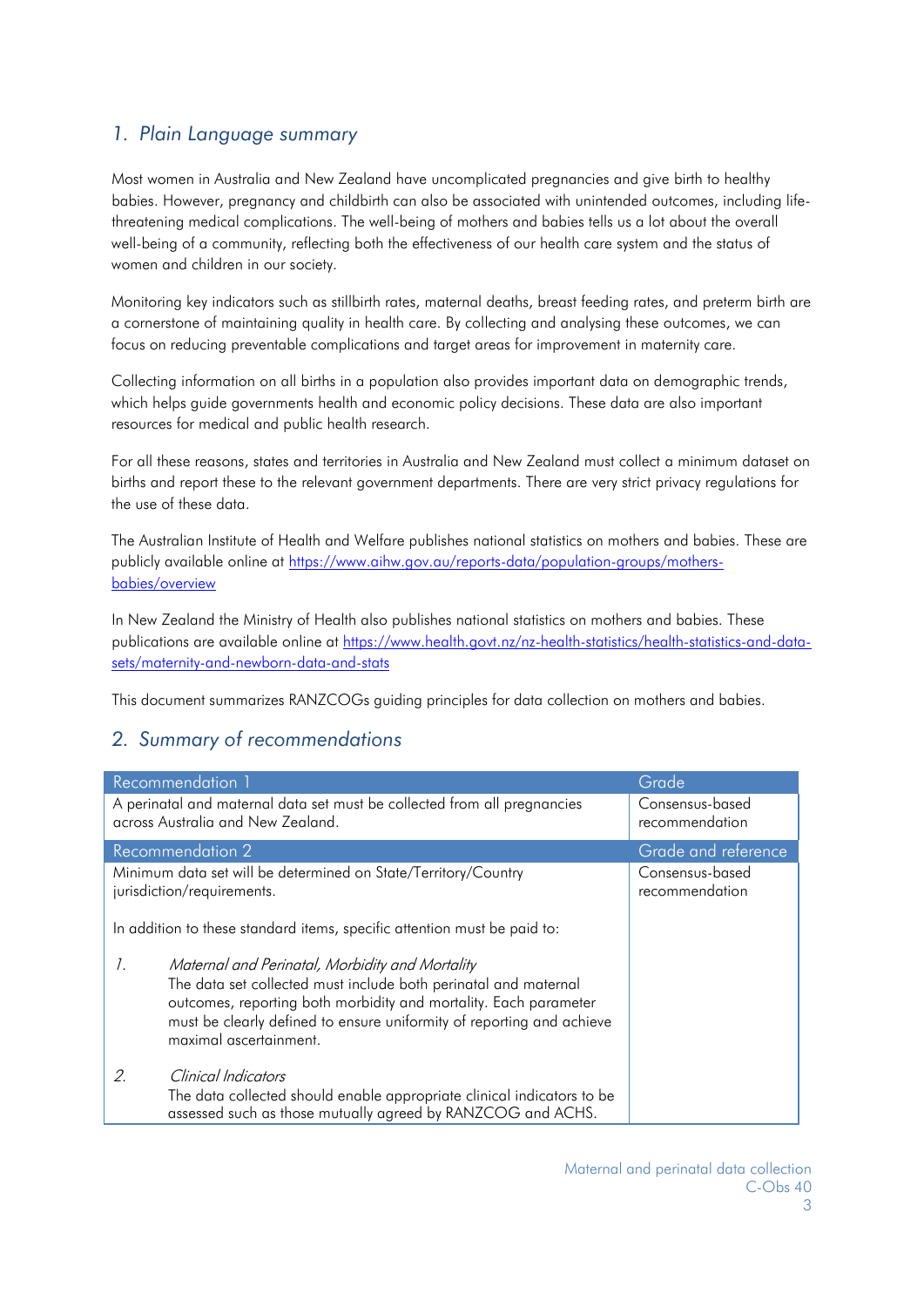| З.<br>Model of Care                                                                                                                                                                   |  |  |  |  |
|---------------------------------------------------------------------------------------------------------------------------------------------------------------------------------------|--|--|--|--|
| Data should include:                                                                                                                                                                  |  |  |  |  |
| Intended model of care (i.e. prior to the development of any                                                                                                                          |  |  |  |  |
| complications);<br>Model of care at birth;<br>$\bullet$                                                                                                                               |  |  |  |  |
| Duration before birth of transfer of model of care.<br>$\bullet$                                                                                                                      |  |  |  |  |
|                                                                                                                                                                                       |  |  |  |  |
| Place of Birth<br>$\overline{4}$                                                                                                                                                      |  |  |  |  |
| Data must include:                                                                                                                                                                    |  |  |  |  |
| Intended place of birth (i.e. prior to the development of any                                                                                                                         |  |  |  |  |
| complications);<br>Place of birth;<br>$\bullet$                                                                                                                                       |  |  |  |  |
| Duration before birth of transfer of place of birth.<br>$\bullet$                                                                                                                     |  |  |  |  |
| <b>Good Practice Note</b>                                                                                                                                                             |  |  |  |  |
|                                                                                                                                                                                       |  |  |  |  |
| Reporting and analysis of maternal and perinatal data should be contemporaneous, with agreed time<br>frames that allow early assessment of any changes to maternity service delivery. |  |  |  |  |
| <b>Good Practice Note</b>                                                                                                                                                             |  |  |  |  |
| Reporting must be transparent and available to service providers, relevant authorities and the public.                                                                                |  |  |  |  |
|                                                                                                                                                                                       |  |  |  |  |
| <b>Good Practice Note</b>                                                                                                                                                             |  |  |  |  |
| Reporting should be accessible to consumers.                                                                                                                                          |  |  |  |  |
| <b>Recommendation 3</b><br>Grade                                                                                                                                                      |  |  |  |  |
| Perinatal and maternal data should be subject to regular and random<br>Consensus-based                                                                                                |  |  |  |  |
| audit and validation. Audit of data collection against birth registrations is<br>recommendation                                                                                       |  |  |  |  |
| recommended to ensure completeness of data.                                                                                                                                           |  |  |  |  |
| <b>Recommendation 4</b><br>Grade                                                                                                                                                      |  |  |  |  |
| RANZCOG supports the inclusion of consumer-reported outcomes into<br>Consensus-based                                                                                                  |  |  |  |  |
| routine maternity data collection. (consensus based recommendation)<br>recommendation                                                                                                 |  |  |  |  |
|                                                                                                                                                                                       |  |  |  |  |

# <span id="page-3-1"></span><span id="page-3-0"></span>*3. Discussion and Recommendations*

## 3.1 What data should be collected?

A perinatal and maternal data set must be collected from all pregnancies across Australia and New Zealand. The data set must be structured so as to enable both regional and international comparisons. Where regional differences exist, additional parameters may be collected with a view to directing specific improvements in care and outcomes. Audit tools that can be utilised include The Ten Group classification system (TGCS) for analysis of mode of birth rates between units<sup>1</sup>.

| Recommendation 1                                             | Grade                       |
|--------------------------------------------------------------|-----------------------------|
| A perinatal and maternal data set must be collected from all | Consensus-based             |
| pregnancies across Australia and New Zealand.                | <sup>'</sup> recommendation |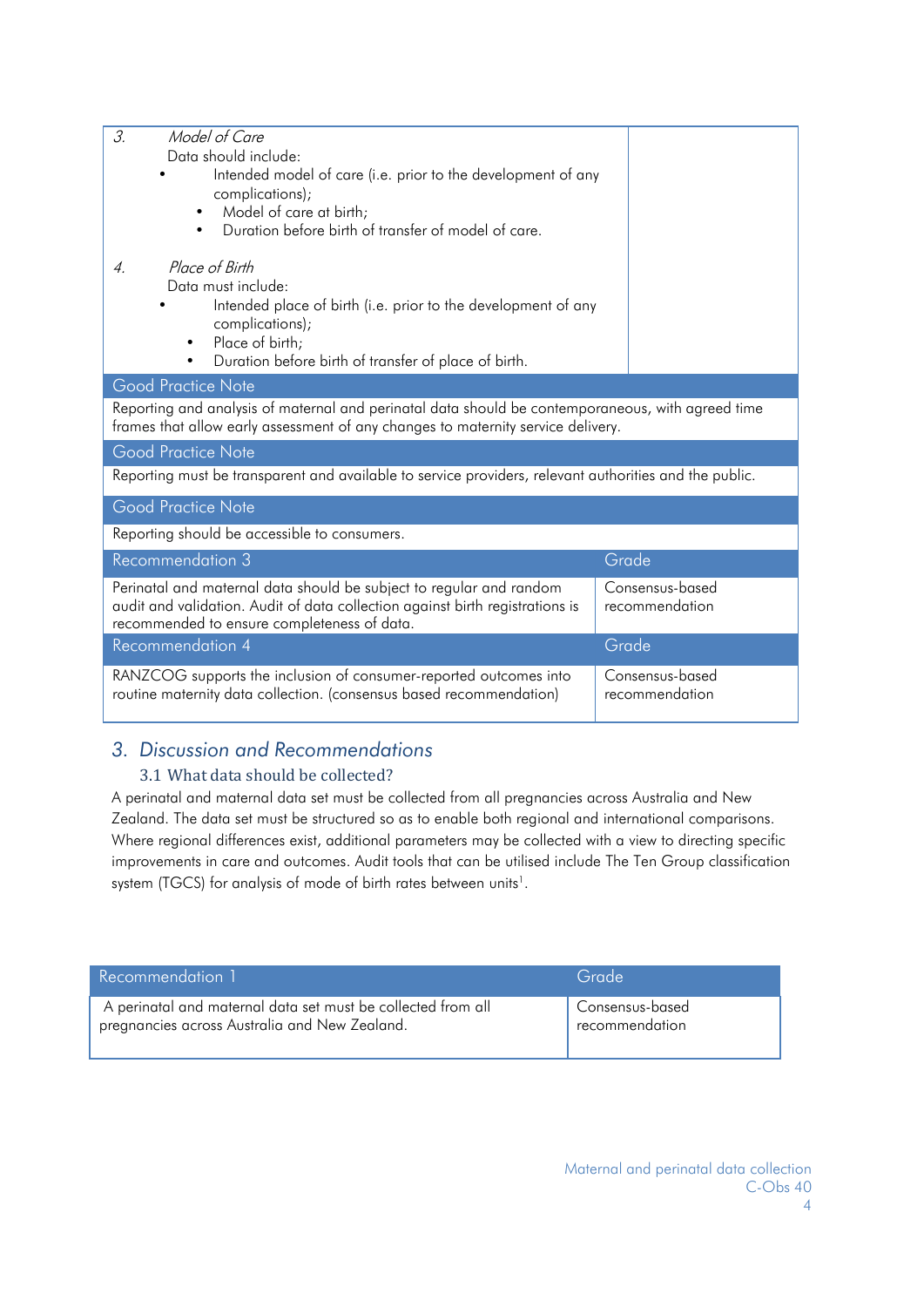## 3.2 What other specific data should be collected?

<span id="page-4-0"></span>In addition to the standard demographic, obstetric and neonatal data collection specific attention must be paid to:

i. Maternal and Perinatal, Morbidity and Mortality

The data set collected must include both perinatal and maternal outcomes, reporting bothmorbidity and mortality. Each parameter must be clearly defined to ensure uniformity of reporting and achieve maximal ascertainment.

- ii. Clinical Indicators The data collected should enable appropriate clinical indicators to be assessed such as thosemutually agreed by RANZCOG and ACHS, or the NZ Committee and NZ Ministry of Health.
- iii. Model of Care Data must include:

Intended model of care (i.e. prior to the development of any complications); Model of care at birth; Duration before birth of transfer of model of care.

iv. Place of Birth Data must include:

> Intended place of birth (i.e. prior to the development of any complications); Place of birth; Duration before birth of transfer of place of birth.

| <b>Recommendation 2</b> |                                                                                                                                                                                                                                                                                        | Grade and reference               |
|-------------------------|----------------------------------------------------------------------------------------------------------------------------------------------------------------------------------------------------------------------------------------------------------------------------------------|-----------------------------------|
|                         | Minimum data set will be determined on State/Territory/Country<br>jurisdiction/requirements.<br>In addition to the standard demographic, obstetric and neonatal data collection<br>specific attention must be paid to:                                                                 | Consensus based<br>recommendation |
| $\mathcal{I}$ .         | Maternal and Perinatal, Morbidity and Mortality<br>The data set collected must include both perinatal and maternal outcomes,<br>reporting both morbidity and mortality. Each parameter must be clearly<br>defined to ensure uniformity of reporting and achieve maximal ascertainment. |                                   |
| 2.                      | Clinical Indicators<br>The data collected should enable appropriate clinical indicators to be<br>assessed such as those mutually agreed by RANZCOG and ACHS and<br>Ministry of Health (NZ).                                                                                            |                                   |
| 3.                      | Model of Care<br>Data should include:<br>Intended model of care (i.e. prior to the development of any<br>complications);<br>Model of care at birth;<br>$\overline{\phantom{a}}$<br>Duration before birth of transfer of model of care.                                                 |                                   |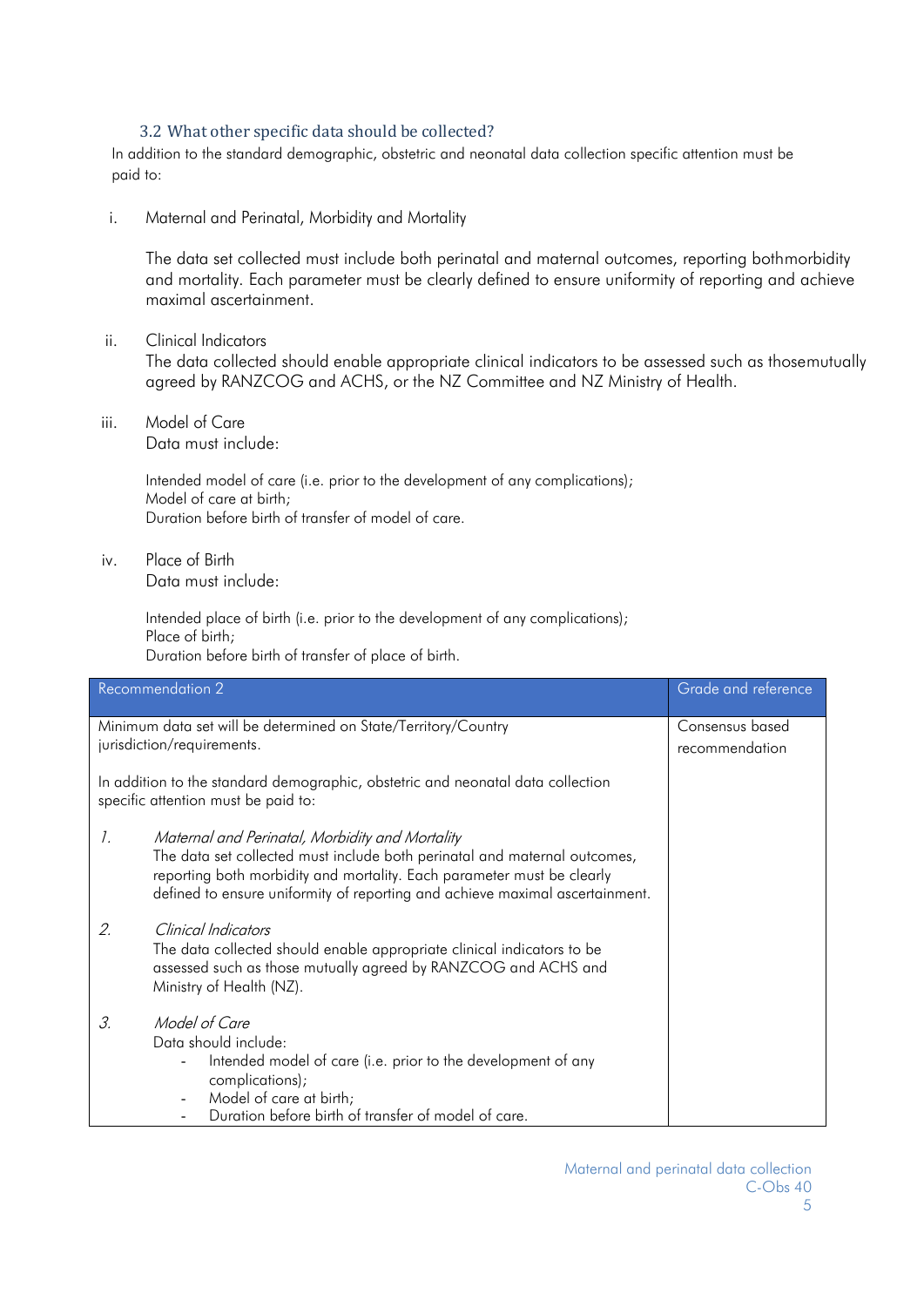| Place of Birth                                                                                                          |  |
|-------------------------------------------------------------------------------------------------------------------------|--|
| Data must include:                                                                                                      |  |
| Intended place of birth (i.e. prior to the development of any<br>$\sim$<br>complications);<br>Place of birth;<br>$\sim$ |  |
| Duration before birth of transfer of place of birth.                                                                    |  |
|                                                                                                                         |  |

## <span id="page-5-0"></span>3.3 How should reporting and analysis be undertaken?

Collection of data alone does not improve outcomes. Timely and relevant reporting and analysis of maternal and perinatal data should lead to recommendations for improvements in care, based on that data.

When comparisons are made between models of care or places of birth, it is important to take steps to ensure that, for the purposes of comparison, each subset had an equivalent obstetric risk profile.

Reporting and analysis of maternal and perinatal data should be contemporaneous, with agreed time frames that allow early assessment of any changes to maternity service delivery.

Reporting must be transparent and available to service providers, relevant authorities and the public.

Reporting should be accessible to consumers so that their choice in determining models of care and types of service delivery is based on accurate information regarding relevant benefits and risks.

## Good Practice Note

Reporting and analysis of maternal and perinatal data should be contemporaneous, with agreed time frames that allow early assessment of any changes to maternity service delivery.

## Good Practice Note

Reporting must be transparent and available to service providers, relevant authorities and the public.

## Good Practice Note

Reporting should be accessible to consumers.

## 3.1 How should data collection be audited for completeness and quality?

Perinatal and maternal data should be subject to regular and random audit and validation to ensure that collection and recording methodologies are sound.

| Recommendation 3                                                                                                                                                                                    | Grade                             |
|-----------------------------------------------------------------------------------------------------------------------------------------------------------------------------------------------------|-----------------------------------|
| Perinatal and maternal data should be subject to regular and random<br>audit and validation. Audit of data collection against birth registrations is<br>recommended to ensure completeness of data. | Consensus-based<br>recommendation |

Audit of data collection against birth registrations is recommended to ensure completeness of data.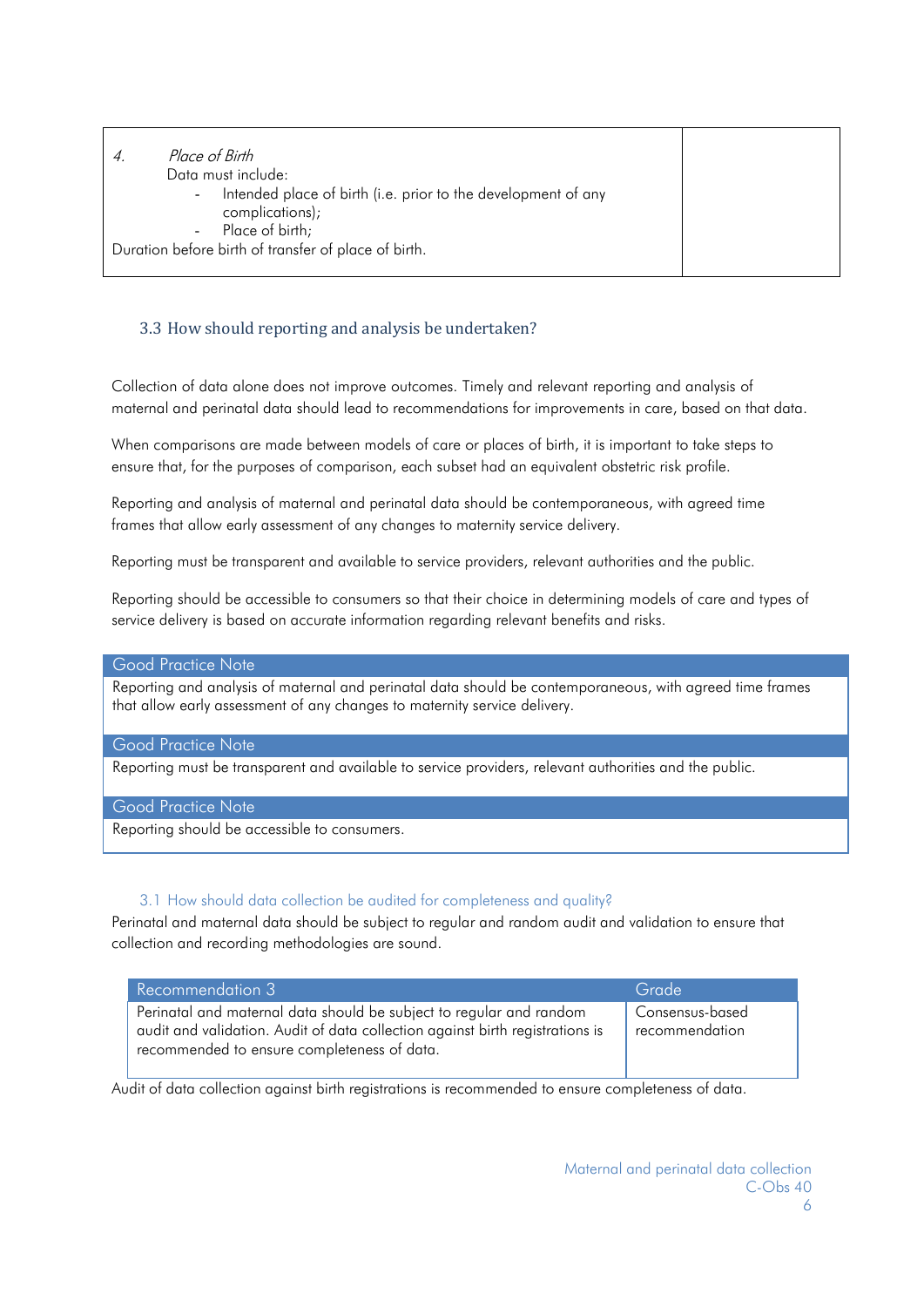## <span id="page-6-0"></span>3.2 How can the experience of women be incorporated in maternity and perinatal data

collection? Pregnant women are active partners in their maternity care, and there is a growing recognition of the importance of consumer voices in health service planning, delivery and evaluation. "Partnering with consumers" is now an integral part of the National Safety and Quality Health Service (NSQHS)Standards.The Victorian Healthcare Experience Survey is an example of how women's experiences of care can be incorporated into perinatal services performance indicators. [\(https://www.bettersafercare.vic.gov.au/publications/pspi-2018-19\)](https://www.bettersafercare.vic.gov.au/publications/pspi-2018-19)

| Recommendation 4                                                    | Grade           |
|---------------------------------------------------------------------|-----------------|
| RANZCOG supports the inclusion of consumer-reported outcomes into   | Consensus-based |
| routine maternity data collection. (consensus based recommendation) | recommendation  |
|                                                                     |                 |

## <span id="page-6-1"></span>*4. References*

1. Zeitlin J, Durox M, Macfarlane A, Alexander S, Heller G, Loghi M, et al. Using Robson's Ten-Group Classification System for comparing caesarean section rates in Europe: an analysis of routine data from the Euro-Peristat study. BJOG: An International Journal of Obstetrics & Gynaecology. 2021;128(9):1444-53.

## <span id="page-6-2"></span>*5. Links to other College statements*

Evidence-based Medicine, Obstetrics and Gynaecology (C-Gen 15) [https://ranzcog.edu.au/RANZCOG\\_SITE/media/RANZCOG-](https://ranzcog.edu.au/RANZCOG_SITE/media/RANZCOG-MEDIA/Women%27s%20Health/Statement%20and%20guidelines/Clinical%20-%20General/Evidence-based_Medicine_Obstetrics_and_Gynaecology_(C-Gen-15)-March-2021.pdf?ext=.pdf)[MEDIA/Women%27s%20Health/Statement%20and%20guidelines/Clinical%20-%20General/Evidence](https://ranzcog.edu.au/RANZCOG_SITE/media/RANZCOG-MEDIA/Women%27s%20Health/Statement%20and%20guidelines/Clinical%20-%20General/Evidence-based_Medicine_Obstetrics_and_Gynaecology_(C-Gen-15)-March-2021.pdf?ext=.pdf)based Medicine Obstetrics and Gynaecology (C-Gen-15)-March-2021.pdf?ext=.pdf

<span id="page-6-3"></span>*6. Patient information*

A range of RANZCOG Patient Information Pamphlets can be ordered via:

<https://www.ranzcog.edu.au/Womens-Health/Patient-Information-Guides/Patient-Information-Pamphlets>

## <span id="page-6-4"></span>*7. Useful links*

The Maternity Information Matrix (MIM) is a summary of data items in Australian national and jurisdictional data collections as of July 2016. The MIM includes 45 data collections and nearly 500 data items. (Available online at [http://maternitymatrix.aihw.gov.au/Pages/About-the-MIM.aspx\)](http://maternitymatrix.aihw.gov.au/Pages/About-the-MIM.aspx)

The Australian Institute of Health and Welfare have developed National Core Maternity Indicators to assist in improving the quality of maternity services in Australia by establishing baseline data for monitoring and evaluating practice change. https:/[/www.aihw.gov.au/reports-data/population-groups/mothers](http://www.aihw.gov.au/reports-data/population-groups/mothers-)babies/overview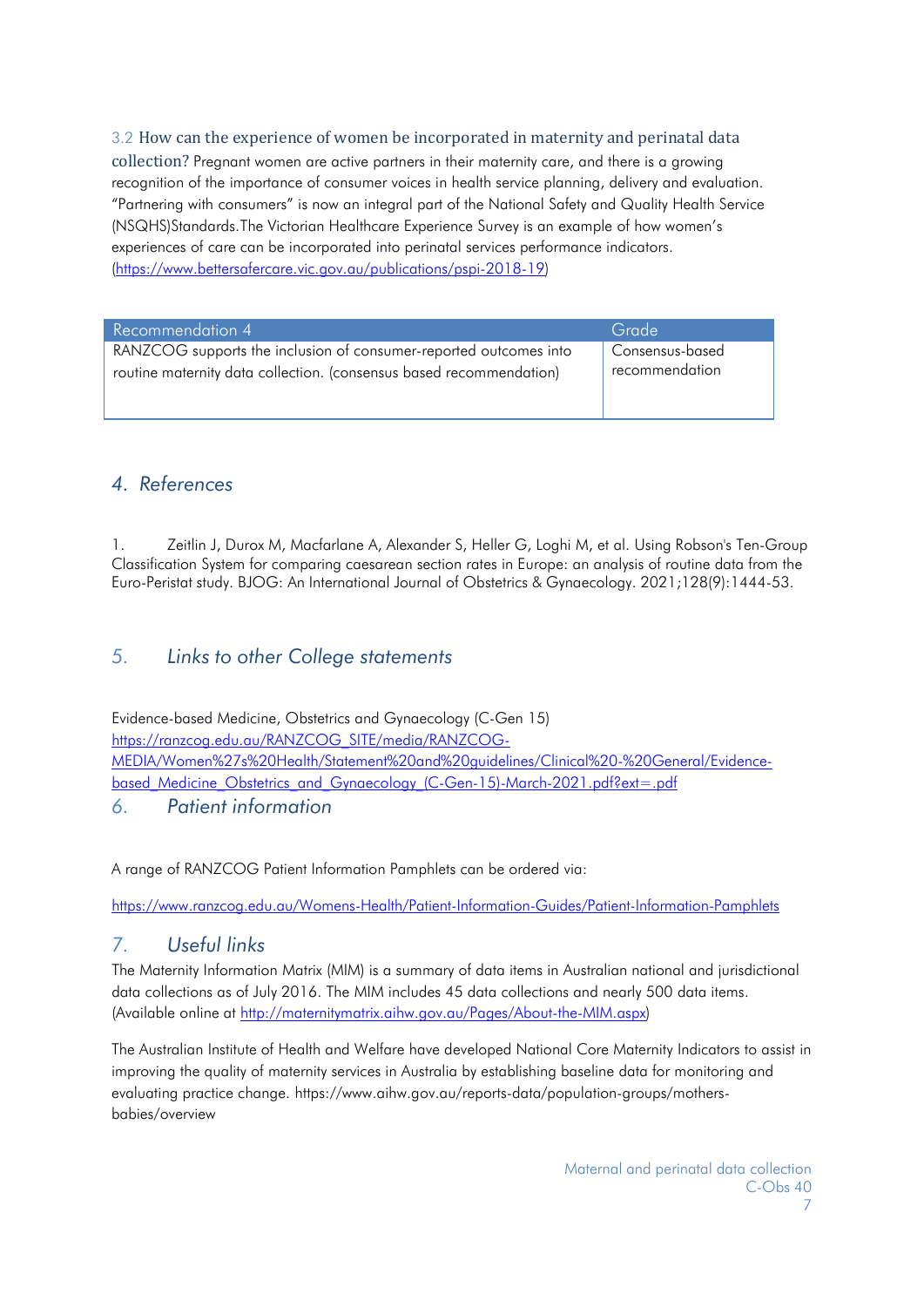Australia's Mothers and Babies reports [https://www.aihw.gov.au/reports-statistics/population](https://www.aihw.gov.au/reports-statistics/population-groups/mothers-babies/reports)[groups/mothers-babies/reports](https://www.aihw.gov.au/reports-statistics/population-groups/mothers-babies/reports)

New Zealand Ministry of Health, New Zealand Maternity Clinical Indicators - series

[https://www.health.govt.nz/nz-](https://www.health.govt.nz/nz-health-statistics/health-statistics-and-data-sets/new-zealand-maternity-clinical-indicators-series)health-statistics/health-statistics-and-data-sets/new-zealand-maternity-clinicalindicators-series

Health Quality & Safety Commission New Zealand - Perinatal & Maternal Mortality Review Committee <https://www.hqsc.govt.nz/our-programmes/mrc/pmmrc/>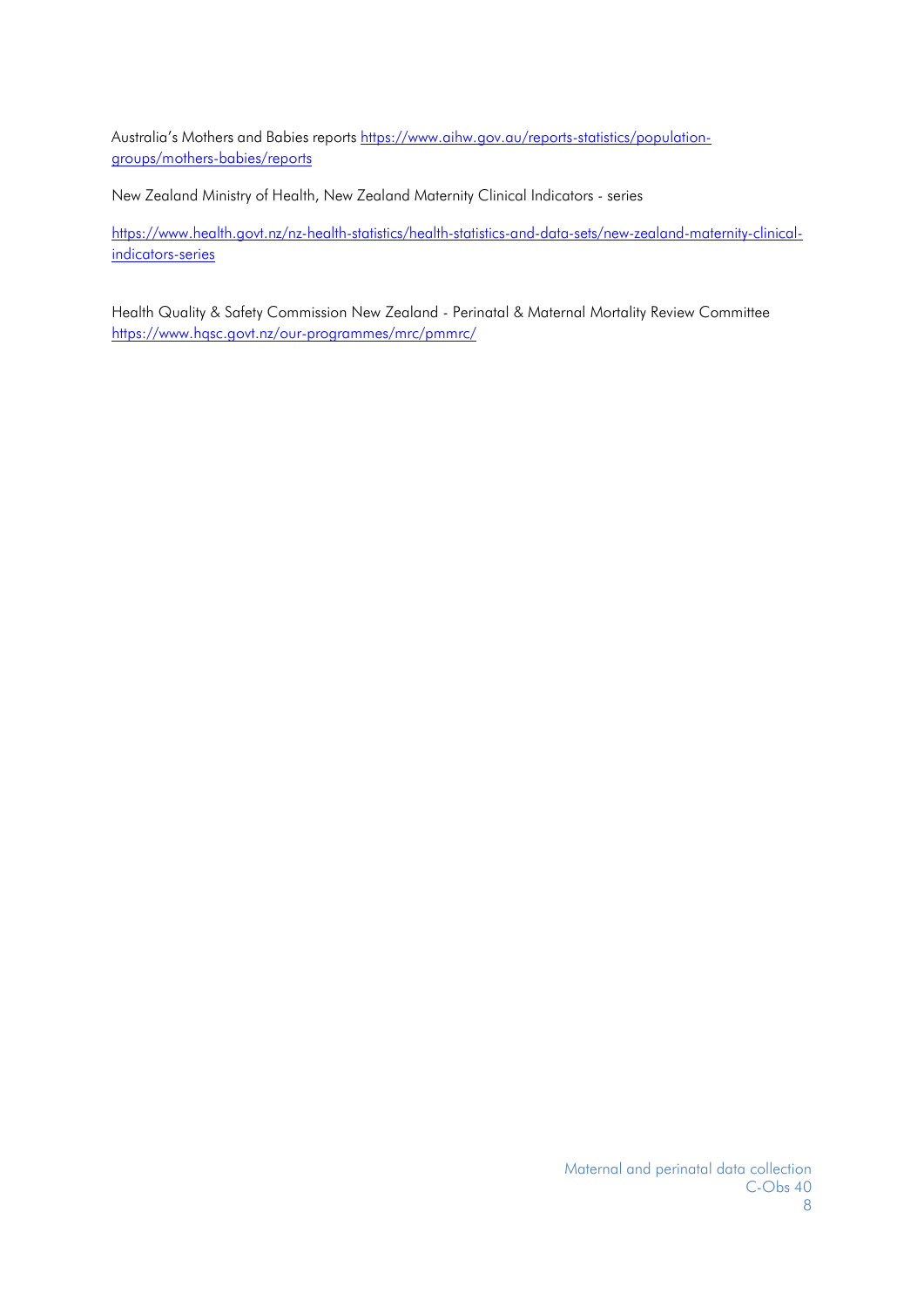# <span id="page-8-0"></span>*Appendices*

Appendix A Women's Health Committee Membership

| Name                              | Position on Committee         |
|-----------------------------------|-------------------------------|
| Professor Yee Leung               | <b>Chair and Board Member</b> |
| Dr Gillian Gibson                 | Deputy Chair, Gynaecology     |
|                                   | Deputy Chair, Obstetrics and  |
| Dr Scott White                    | Subspecialties Representative |
| Associate Professor lan           | Member and EAC                |
| Pettigrew                         | Representative                |
| Dr Kristy Milward                 | Member and Councillor         |
| Dr Will Milford                   | Member and Councillor         |
| Dr Frank O'Keeffe                 | <b>Member and Councillor</b>  |
| Prof Steve Robson                 | Member                        |
| <b>Professor Sue Walker</b>       | Member                        |
| Dr Roy Watson                     | <b>Member and Councillor</b>  |
| Dr Susan Fleming                  | <b>Member and Councillor</b>  |
| Dr Sue Belgrave                   | Member and Councillor         |
| Dr Marilyn Clarke                 | <b>ATSI Representative</b>    |
| Associate Professor Kirsten Black | Member                        |
| Dr Thangeswaran Rudra             | Member                        |
|                                   | Member and SIMG               |
| Dr Nisha Khot                     | Representative                |
| Dr Judith Gardiner                | Diplomate Representative      |
| Dr Angela Brown                   | Midwifery Representative      |
| Ms Ann Jorgensen                  | Community Representative      |
| Dr Ashleigh Seiler                | <b>Trainee Representative</b> |
|                                   | Co-opted member (ANZJOG       |
| Prof Caroline De Costa            | member)                       |
| Dr Christine Sammartino           | Observer                      |

<span id="page-8-1"></span>Appendix B Overview of the development and review process for this statement

i. Steps in developing and updating this statement

This statement was originally developed in July 2010 and was reviewed most recently in May 2021. The Women's Health Committee carried out the following steps in reviewing this statement:

- Declarations of interest were sought from all members prior to reviewing this statement.
- Structured clinical questions were developed and agreed upon.
- An updated literature search to answer the clinical questions was undertaken.
- At the May 2021 face-to-face committee meeting, the existing consensus-based recommendations were reviewed and updated (where appropriate) based on the available body of evidence and clinical expertise. Recommendations were graded as set out below in Appendix B part iii).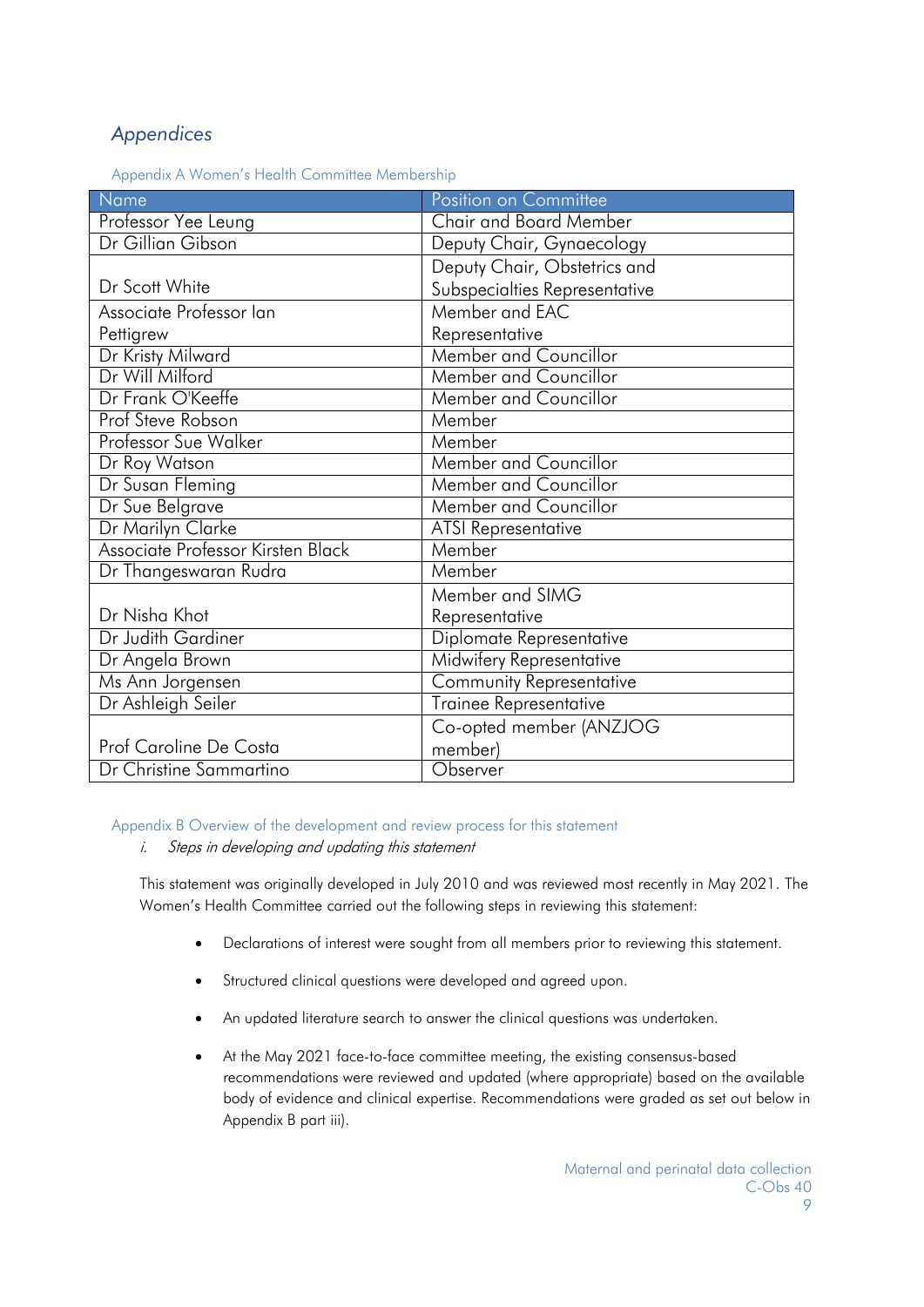## <span id="page-9-0"></span>ii. Declaration of interest process and management

Declaring interests is essential in order to prevent any potential conflict between the private interests of members, and their duties as part of the Women's Health Committee.

A declaration of interest form specific to guidelines and statements was developed by RANZCOG and approved by the RANZCOG Board in September 2012. The Women's Health Committee members were required to declare their relevant interests in writing on this form prior to participating in the review of this statement.

Members were required to update their information as soon as they become aware of any changes to their interests and there was also a standing agenda item at each meeting where declarations of interest were called for and recorded as part of the meeting minutes.

There were no significant real or perceived conflicts of interest that required management during the process of updating this statement.

## <span id="page-9-1"></span>iii. Grading of recommendations

Each recommendation in this College statement is given an overall grade as per the table below, based on the National Health and Medical Research Council (NHMRC) Levels of Evidence and Grades of Recommendations for Developers of Guidelines (2009). Where no robust evidence was available but there was sufficient consensus within the Women's Health Committee, consensus-based recommendations were developed or existing ones updated and are identifiable as such. Consensusbased recommendations were agreed to by the entire committee. Good Practice Notes are highlighted throughout and provide practical guidance to facilitate implementation. These were also developed through consensus of the entire committee.

| Recommendation category |   | Description                                                                                                 |  |
|-------------------------|---|-------------------------------------------------------------------------------------------------------------|--|
| Evidence-based          | A | Body of evidence can be trusted to guide practice                                                           |  |
|                         | B | Body of evidence can be trusted to guide practice in most situations                                        |  |
|                         | C | Body of evidence provides some support for recommendation(s) but care<br>should be taken in its application |  |
|                         | D | The body of evidence is weak and the recommendation must be applied with<br>caution                         |  |
| Consensus-based         |   | Recommendation based on clinical opinion and expertise as insufficient<br>evidence available                |  |
| Good Practice Note      |   | Practical advice and information based on clinical opinion and expertise                                    |  |